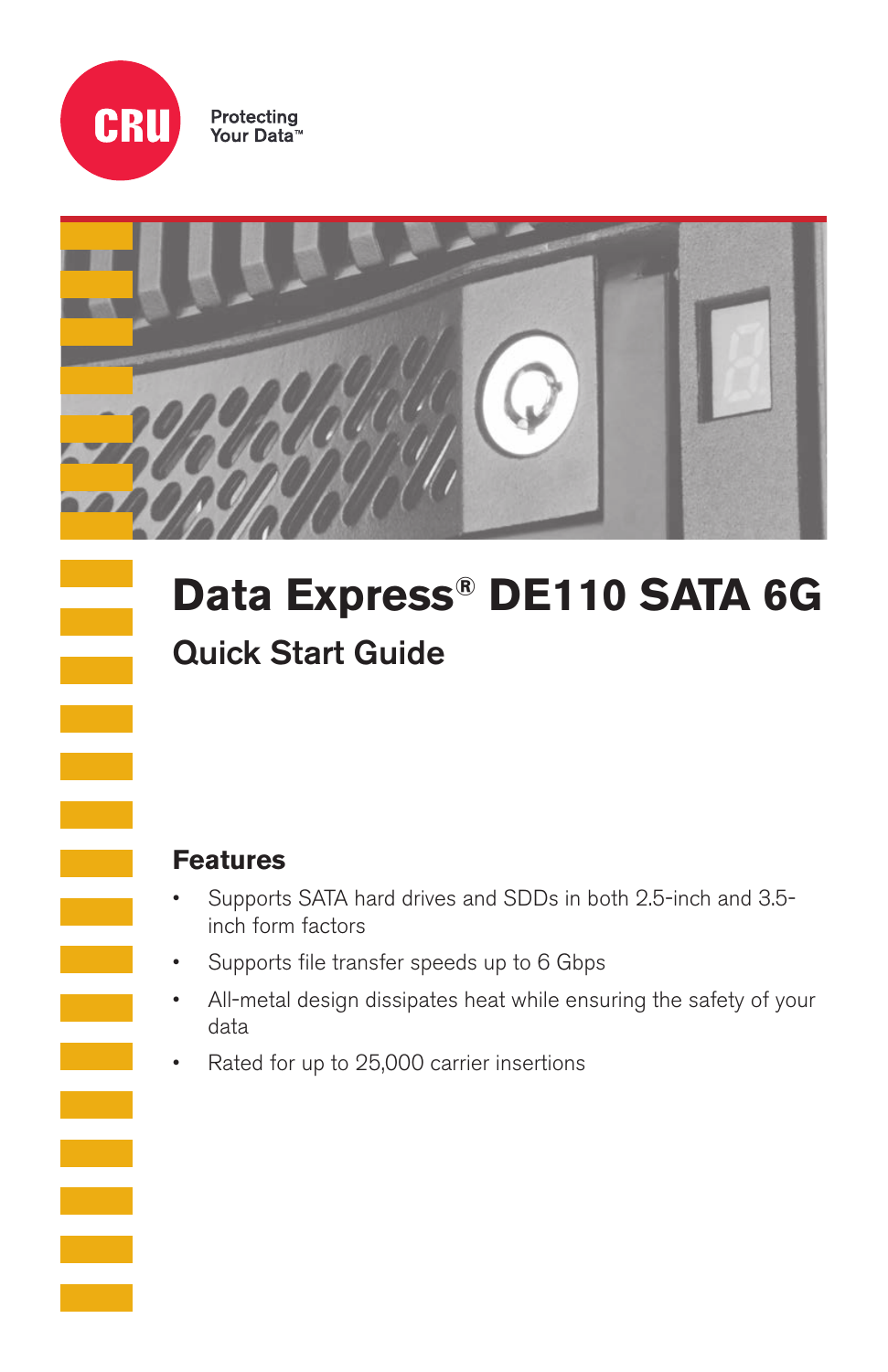

# **1 General Information**

## **1.1 Identifying Parts**



## **1.2 Indicator Behavior**

| Indicator   Color   State |  | <b>Description</b>                                                                                                                       |
|---------------------------|--|------------------------------------------------------------------------------------------------------------------------------------------|
|                           |  | $\Box$ Drive Activity $\parallel$ Blue $\parallel$ Blinking $\parallel$ The drive inside the carrier is being accessed by your computer. |

## **2 Frame Installation**

- a. Slide the receiving frame into an open 5.25-inch bay.
- b. Use a Phillips screwdriver to secure the receiving frame to the chassis with the provided screws. If the bay appears too large, you can position an included spacer plate in between the frame and the chassis on each side before you secure the frame to the chassis.
- c. Attach a SATA data cable to the SATA port on the rear of the receiving frame and the other end to the corresponding SAS or SATA port on the computer's motherboard.
- d. Attach a SATA power connector from your computer to the SATA power port on the rear of the receiving frame. If no SATA power connectors are available, attach the included Molex-to-SATA adapter cable to a Molex power plug. Then plug the SATA end of the adapter cable into the rear of the receiving frame.

### **Optional: Display ID Selection**

The Display ID on the front of the frame is for display purposes only and does not provide any other functionality. To set it, follow these instructions.

a. Insert the provided Data Express Key into the keylock and turn it 90 degrees counterclockwise to power on the frame.



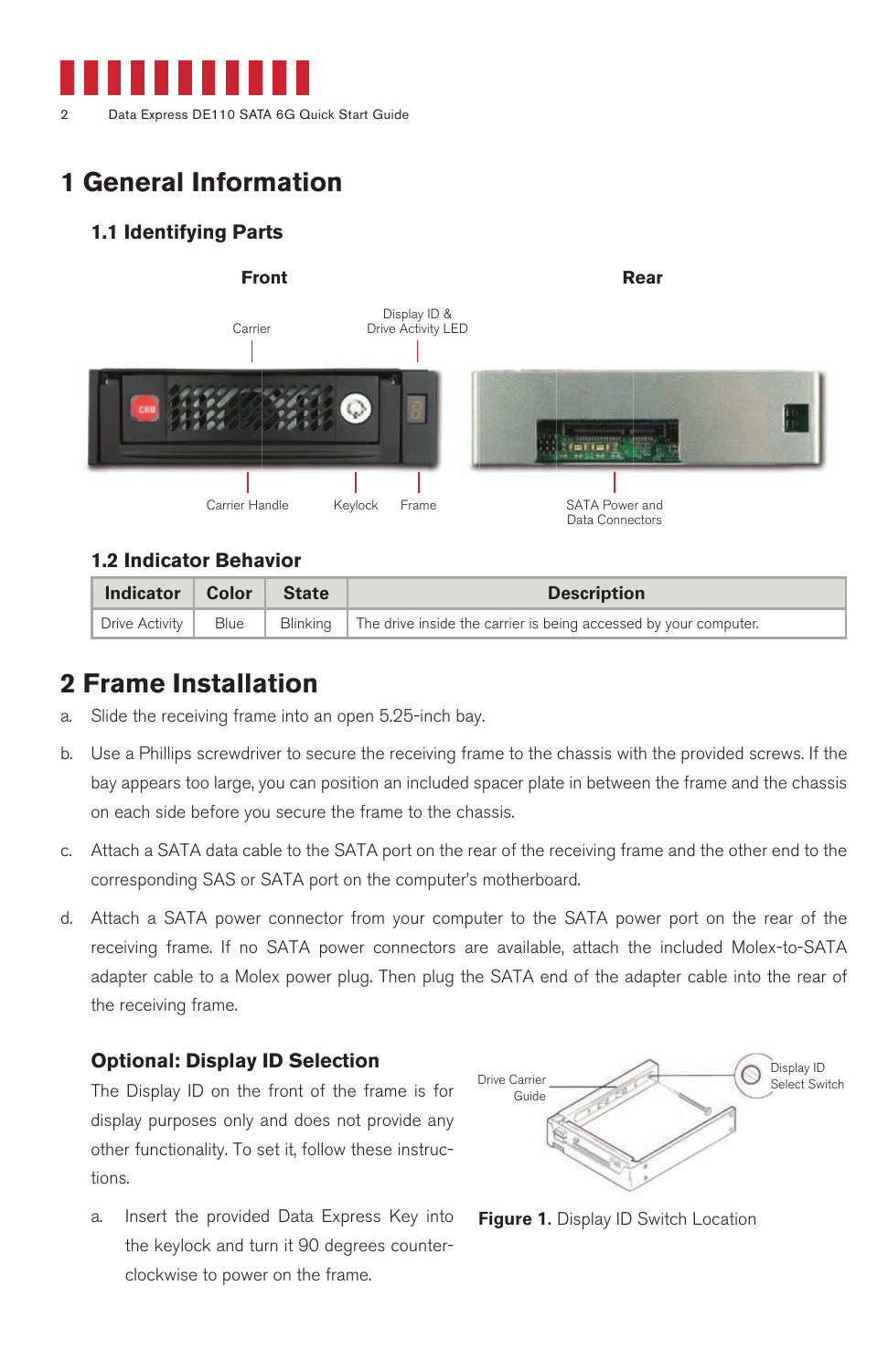

- b. Use the provided flathead screwdriver to select the display ID number (see Figure 1). Rotating the switch will cycle the display through 1-9 and A-F.
- c. Power off the frame with the provided Data Express Key by inserting it into the lock and turning it 90 degrees clockwise.

## **3 Drive Installation**

- a. If the carrier is locked into the frame, insert a Data Express Key into the lock and turn it 90 degrees clockwise.
- b. Pull the carrier from the frame.
- c. Use a Phillips screwdriver to remove the two screws on the rear of the carrier that are securing the cover. Then remove the cover.
- d. Insert your 2.5-inch or 3.5-inch drive into the carrier and use four of the provided Phillips #6-32 flat head screws to secure it.
- e. Replace the drive carrier cover and secure it using the screws you removed in Step 3c.

## **4 Operating Your DE110**

#### **4.1 Basic Operation**

- a. Slide the DE110 carrier into the frame.
- b. Insert the provided Data Express Key into the keylock and turn it 90 degrees counterclockwise to secure the carrier to the frame and power on the drive inside.

Your DE110 removable drive enclosure is now ready to use! If the drive inside is already formatted, it can be used right away. If the drive is brand new or its format is not compatible with your computer, the drive will need to be formatted before being used.

## STOP!

Formatting a drive will erase all data on the drive, so be sure to back up your data before beginning this operation.

#### **4.2 Safe Carrier Removal**

- a. Turn off the computer or properly dismount the drive from the system. To dismount the drive, ensure there are no file transfers in progress and the amber Drive Activity LED is off before turning off the DE110, or use a third party SATA hotswap utility.
- b. If the carrier is locked into the frame, insert a Data Express Key into the lock and turn it 90 degrees clockwise.
- c. Remove the carrier from the frame.